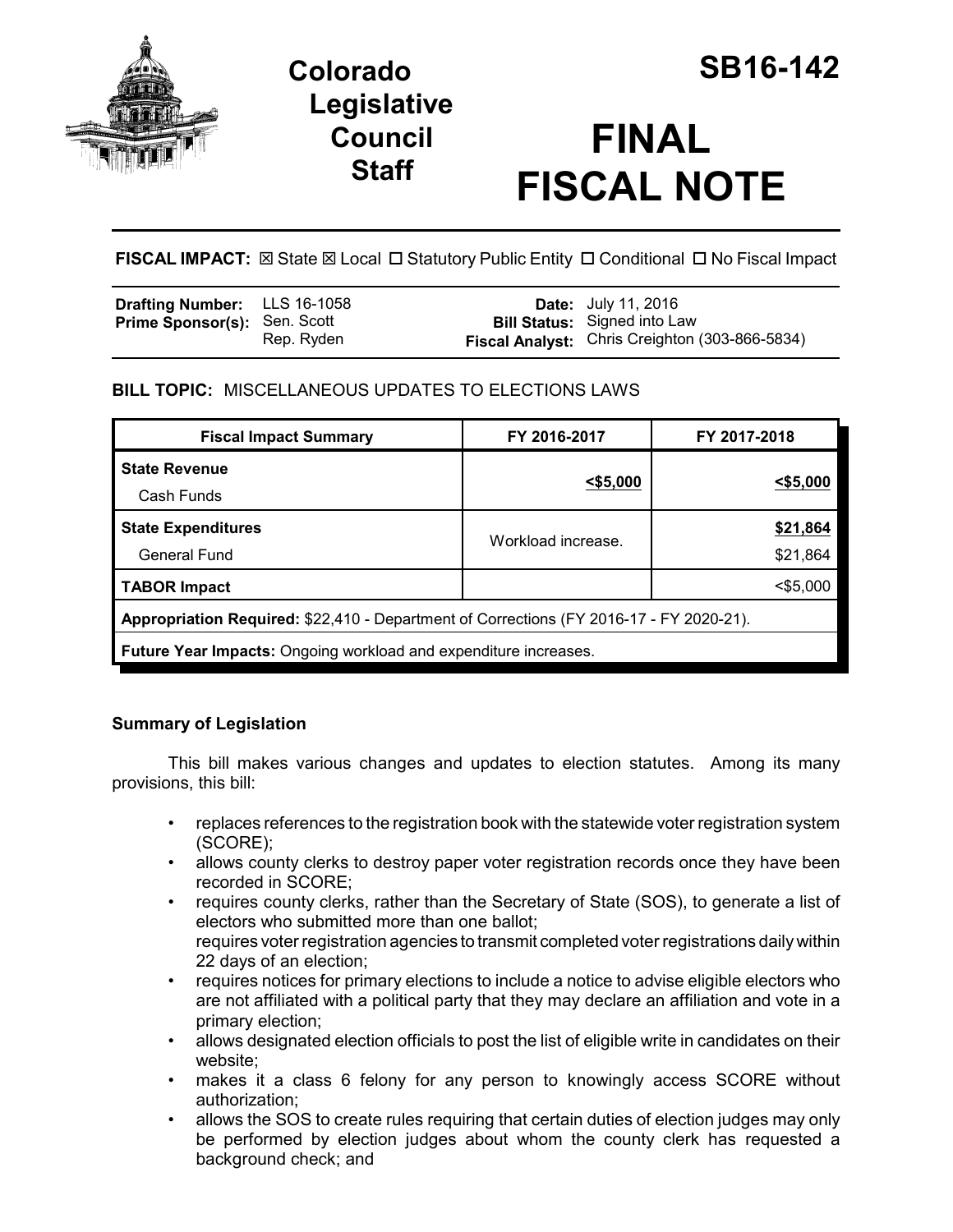• changes the period for which a write-in candidate affidavit should be received by and the when a municipal election may be cancelled from 20 to 64 days.

#### **Comparable Crime**

Pursuant to Section 2-2-322 (2.5), C.R.S., Legislative Council Staff is required to include certain information in the fiscal note for any bill that creates a new crime, changes the classification of an existing crime, or changes an element of the existing crime that creates a new factual basis for the offense. This bill makes it a class 6 felony to knowingly access SCORE without authorization. For the purposes of this analysis, comparable crime data was analyzed for the theft of medical records which is also a class 6 felony. In the past five years there have been 22 convictions where someone was charged with a class 6 felony for theft of medical records. Of these 22 convictions, 13 were male (11 White, 1 African American, 1 Hispanic) and 9 were female (7 White, 1 Hispanic, 1 Native American). It is assumed that there will be less than five convictions of knowingly accessing SCORE without authorization per year. It is further assumed that most of these convictions will not result in incarceration, but one case every five years will.

#### **State Revenue**

Beginning in FY 2016-17, this bill is anticipated to increase state cash fund revenue by less than \$5,000 per year, credited to the Fines Collection Cash Fund in the Judicial Department. The fine penalty for a class 6 felony is between \$1,000 and \$100,000. Because the courts have the discretion of incarceration, imposing a fine, or both, the precise impact to state revenue cannot be determined. To the extent that a defendant is sentenced to probation, an additional \$50 per month will be collected.

#### **TABOR Impact**

This bill increases state cash fund revenue from fines, which will increase the amount of money required to be refunded under TABOR. TABOR refunds are paid out of the General Fund. TABOR refund obligations are not expected for FY 2016-17.

#### **State Expenditures**

Beginning in FY2016-17, this bill increases state agency workload and costs as described below. This bill also requires an appropriation to the Department of Corrections (DOC), as listed in Table 1.

*Secretary of State.* This bill increases workload and costs in the SOS to update election processes and procedures. Many of the election law changes in this bill reflect current practice, therefore this workload increase is minimal. Additional printing costs could also be incurred if any election documentation needs to be reprinted to reflect the changes made by this bill. This increase in workload and costs can be accomplished within existing appropriations.

*Department of Revenue.* The Drivers License Division in the Department of Revenue will be required to make minor changes to update their current processes and procedures related to voter registration. These changes are minimal and can be accomplished within existing appropriations.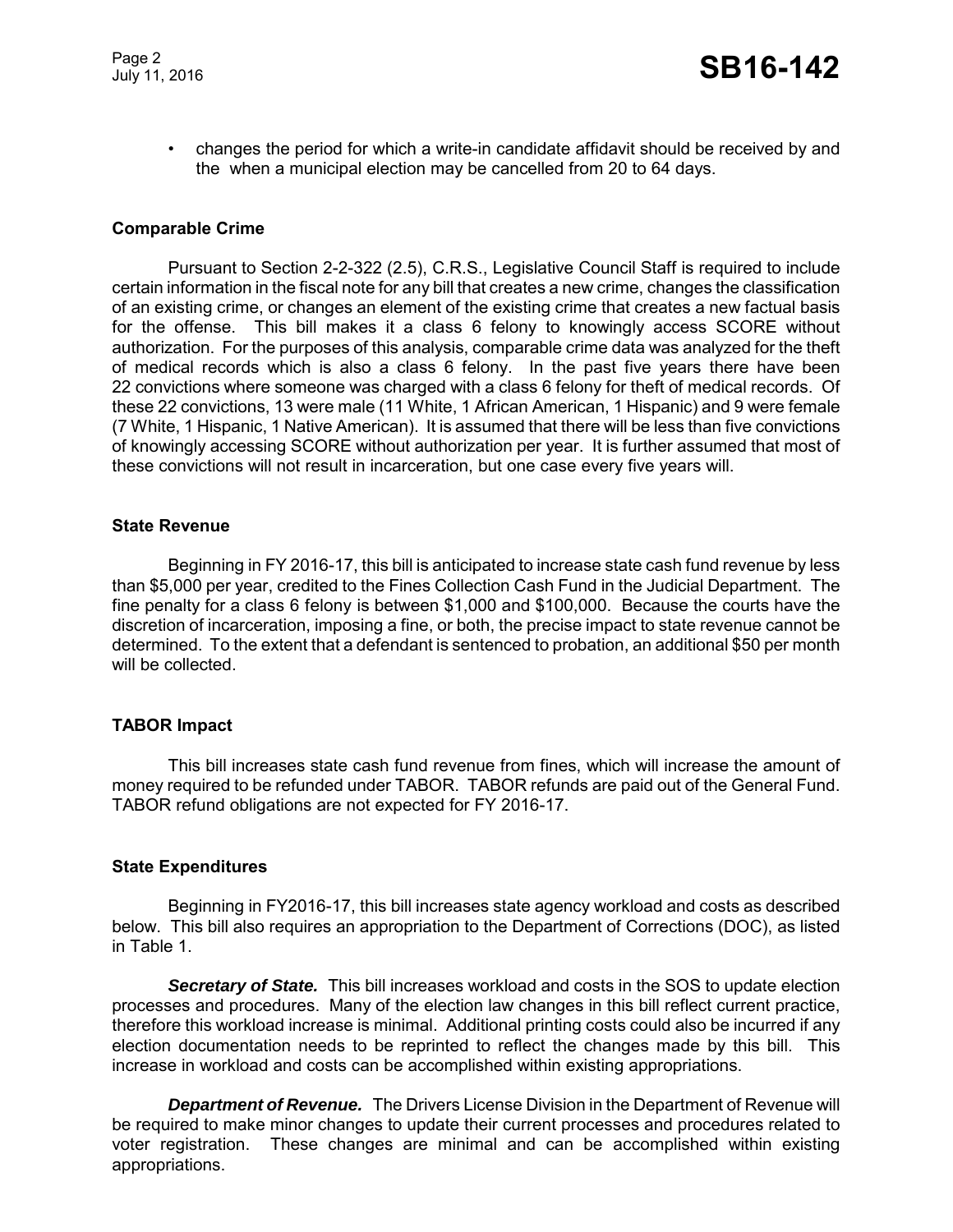*Judicial Department.* The creation of a new felony 6 offense for knowingly accessing SCORE without authorization increases trial court workload in the Judicial Department by a minimal amount. This analysis assumes less than five cases per year.

The bill may also increase workload or costs for the Office of the State Public Defender and Office of Alternate Defense Counsel, to provide representation for any persons deemed to be indigent. The fiscal note assumes any such increases will be minimal and will not require an increase in appropriations.

#### **Five-Year Fiscal Impact on Correctional Facilities**

This bill is anticipated to increase state General Fund expenditures by an estimated \$22,410 for the DOC between FY 20016-17 and FY 2020-21. It is assumed that one conviction every five years will result in incarceration with an average length of stay of 12.3 months.

Current law prohibits the General Assembly from passing any bill to increase periods of imprisonment in state correctional facilities without appropriating an amount sufficient to cover the increased capital construction and operating costs of the bill in each of the first five fiscal years. However, current law also allows the DOC to place offenders classified as medium custody and below in private contract prisons, for which no state capital construction costs are incurred.

Offenders sentenced under this bill to DOC may be placed in either a state-run or a private contract prison, depending on several factors. Any offenders that *must* be housed in a state-run prison will likely require a shift of other inmates in that facility to private contract prisons. Therefore, this fiscal note assumes that the impact of this bill will be accommodated through the use of private contract prisons, and that no new capital construction funds are necessary.

Offenders placed in a private contract prison cost the state about \$59.90 per offender per day, including the current daily rate of \$56.02 and an estimated \$3.88 per offender per day for medical care provided by the DOC. No impact is expected in the first year because of the estimated time for criminal filing, trial, disposition, and sentencing. Table 1 shows the estimated cost of the bill over the next five fiscal years.

| Table 1. Five-Year Fiscal Impact On Correctional Facilities |                                    |                          |                   |  |
|-------------------------------------------------------------|------------------------------------|--------------------------|-------------------|--|
| <b>Fiscal Year</b>                                          | <b>Inmate</b><br><b>Bed Impact</b> | <b>Operating</b><br>Cost | <b>Total Cost</b> |  |
| FY 2016-17                                                  | 0.0                                | \$0                      | \$0               |  |
| FY 2017-18                                                  | 1.0                                | \$21,864                 | \$21,864          |  |
| FY 2018-19                                                  | 0.0                                | \$546                    | \$546             |  |
| FY 2019-20                                                  | 0.0                                | \$0                      | \$0               |  |
| FY 2020-21                                                  | 0.0                                | \$0                      | \$0               |  |
| <b>Total</b>                                                |                                    | \$22,410                 | \$22,410          |  |